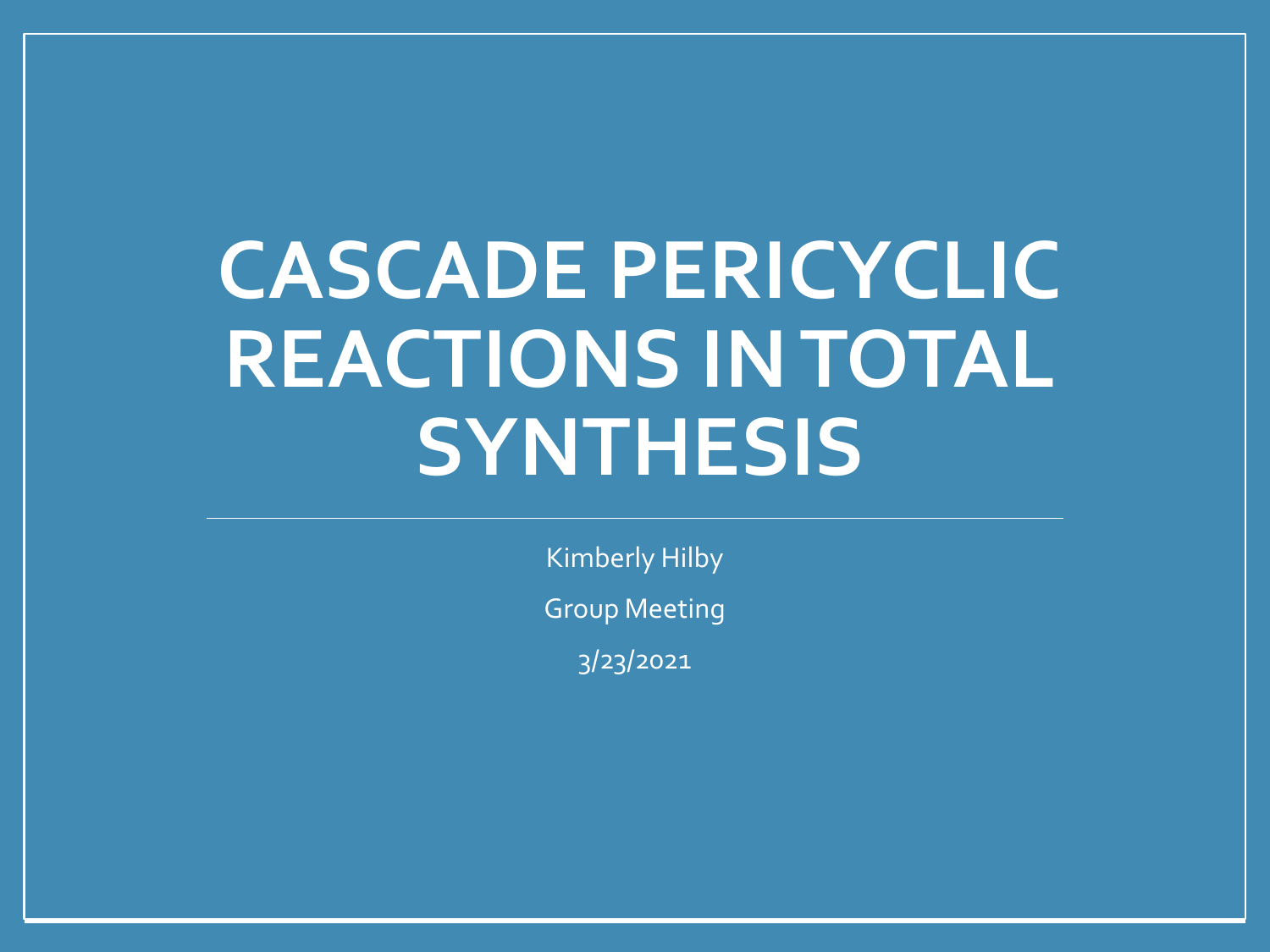#### Outline of Presentation

-Introduction to Pericyclic Reactions

-Classes of Pericyclic Reactions w/ stereochemical considerations

- Electrocyclic ring opening/closing
- Cycloaddition Reactions
- Sigmatropic rearrangements
- Ene Reactions
- -Group Problems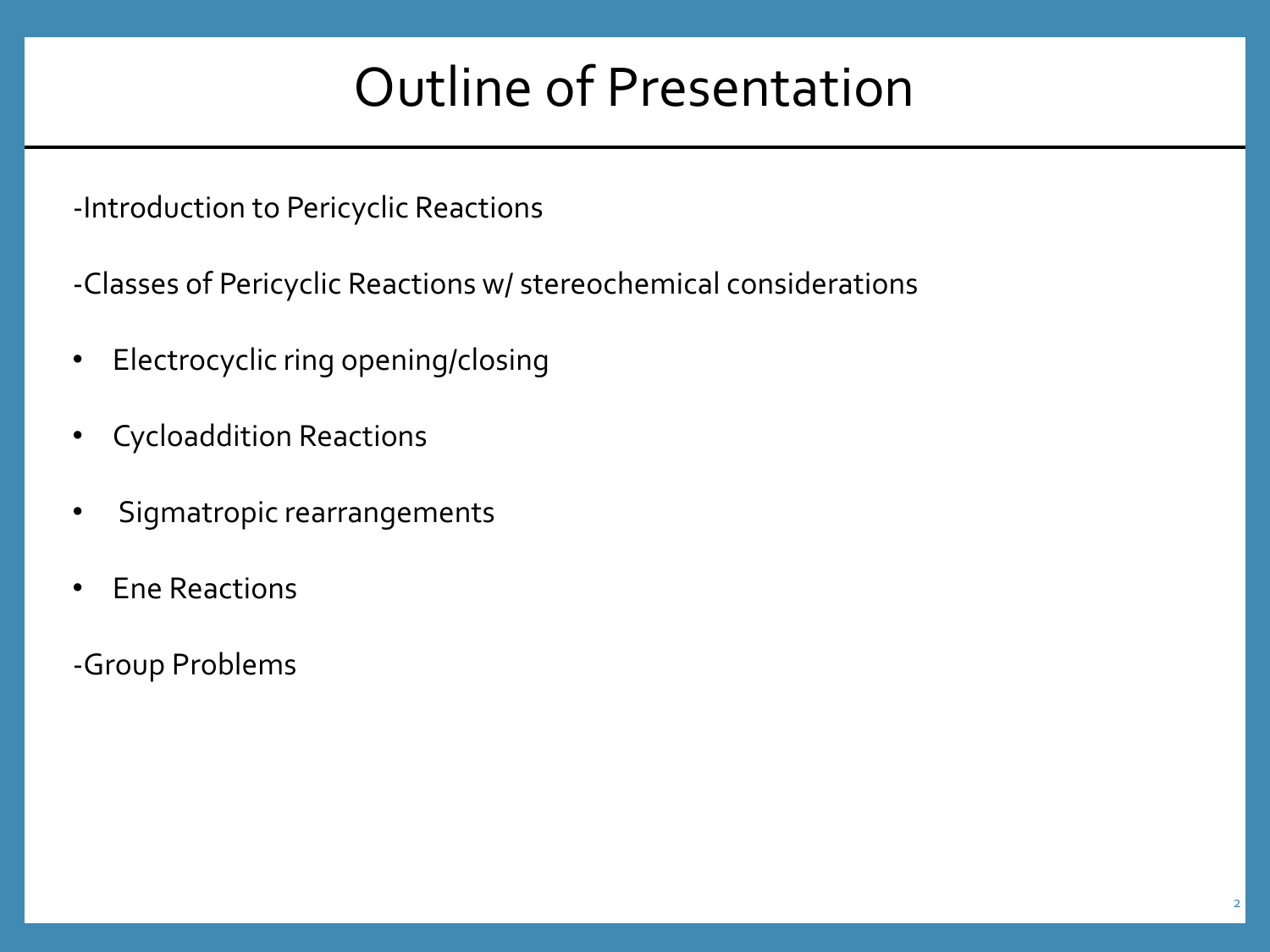### What is a Pericyclic Reaction?

A **Pericyclic reaction** is one that involves a transition state with a cyclic array of atoms and an associated cyclic array of interacting orbitals



#### 1. Must be concerted



#### 2. Must have conservation of orbital symmetry



**Transition state geometry** with two mirror planes of symmetry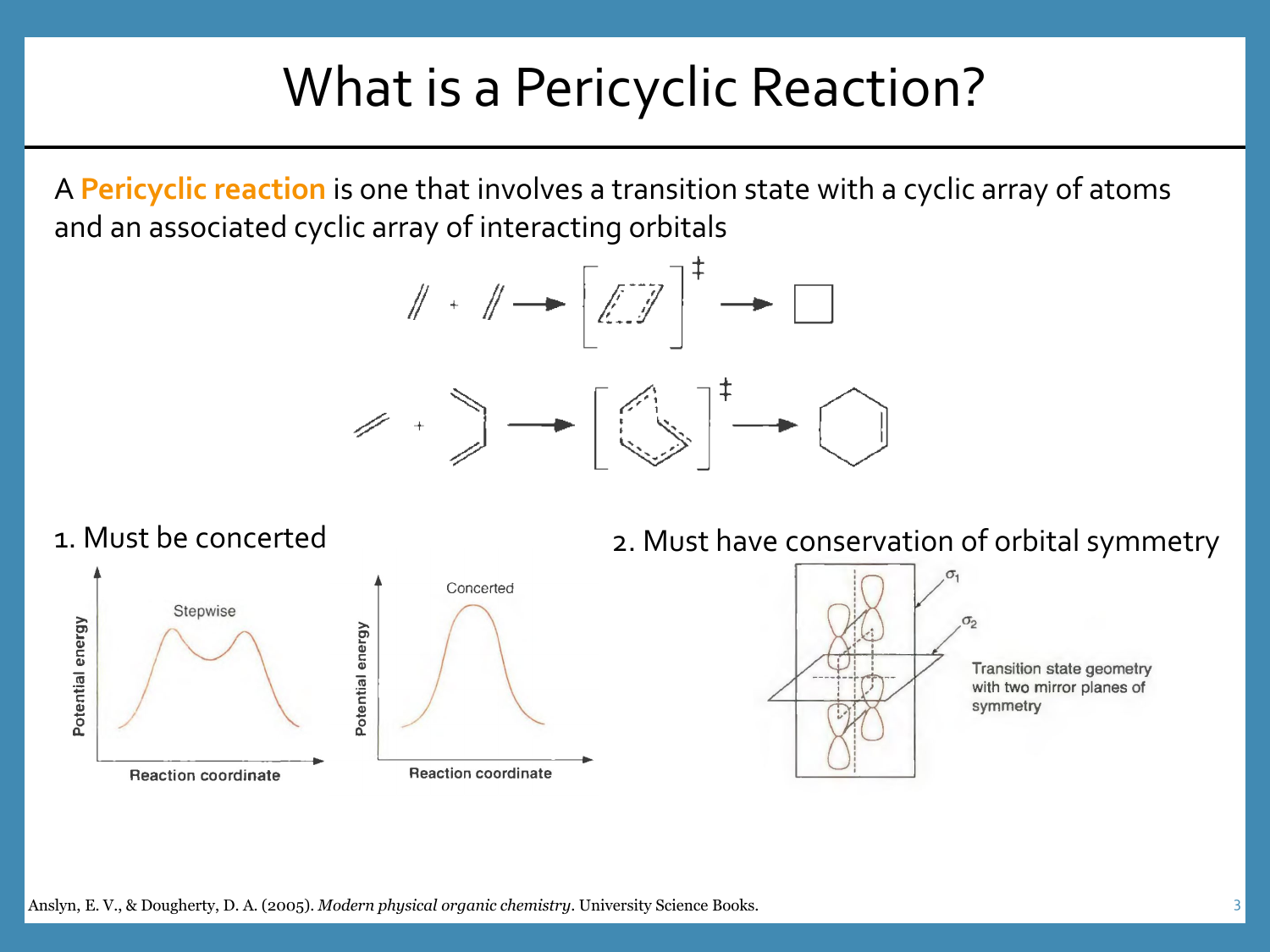#### Even HuckelTopology (4n+2) HuckelTopology (4n)

Suprafacial vs. Antarafacial- Which face of the orbital will participate in the transition

Odd Mobius Topology (4n) Mobius Topology (4n+2)



Anslyn, E. V., & Dougherty, D. A. (2005). *Modern physical organic chemistry*. University Science Books. <sup>4</sup>

Aromatic Transition State Theory/Topology

Zimmerman and Evans (1965): Developed the theory of Aromatic Transition state for pericyclic reaction. The theory states that if a reaction, with a simple array of  $4n + 2$  electrons in a pericyclic transition will be stabilized by aromaticity.



This theory was further extended to accommodate systems with "twisted ribbon natures". A transition state can be characterized as having Huckel topology (even nodes) or Mobius Topology (odd nodes) and based on the reaction conditions can predict whether a reaction will be pericyclic or stepwise.

**Number of nodes Δ hv**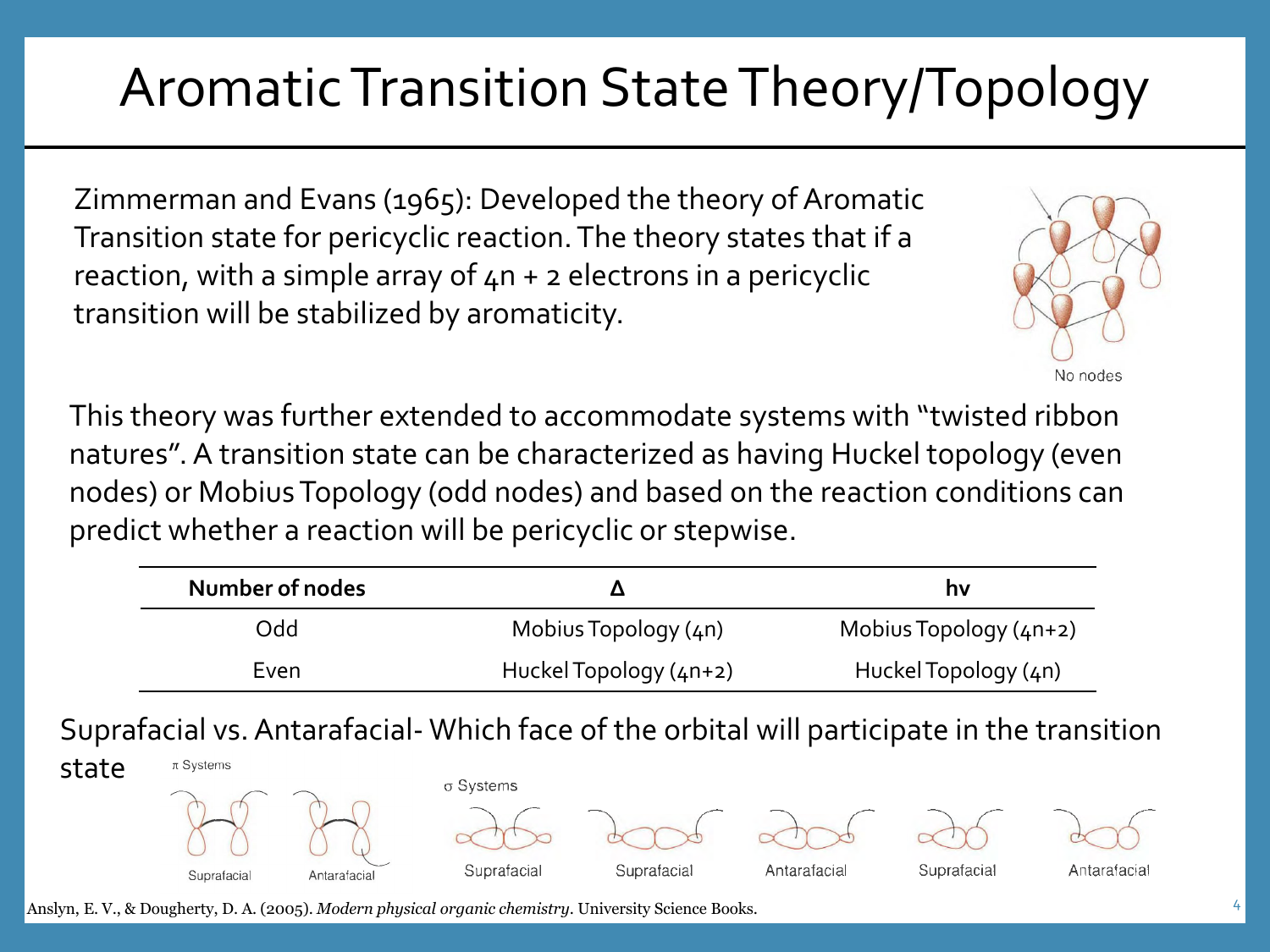### Four Classes of Pericyclic Reactions

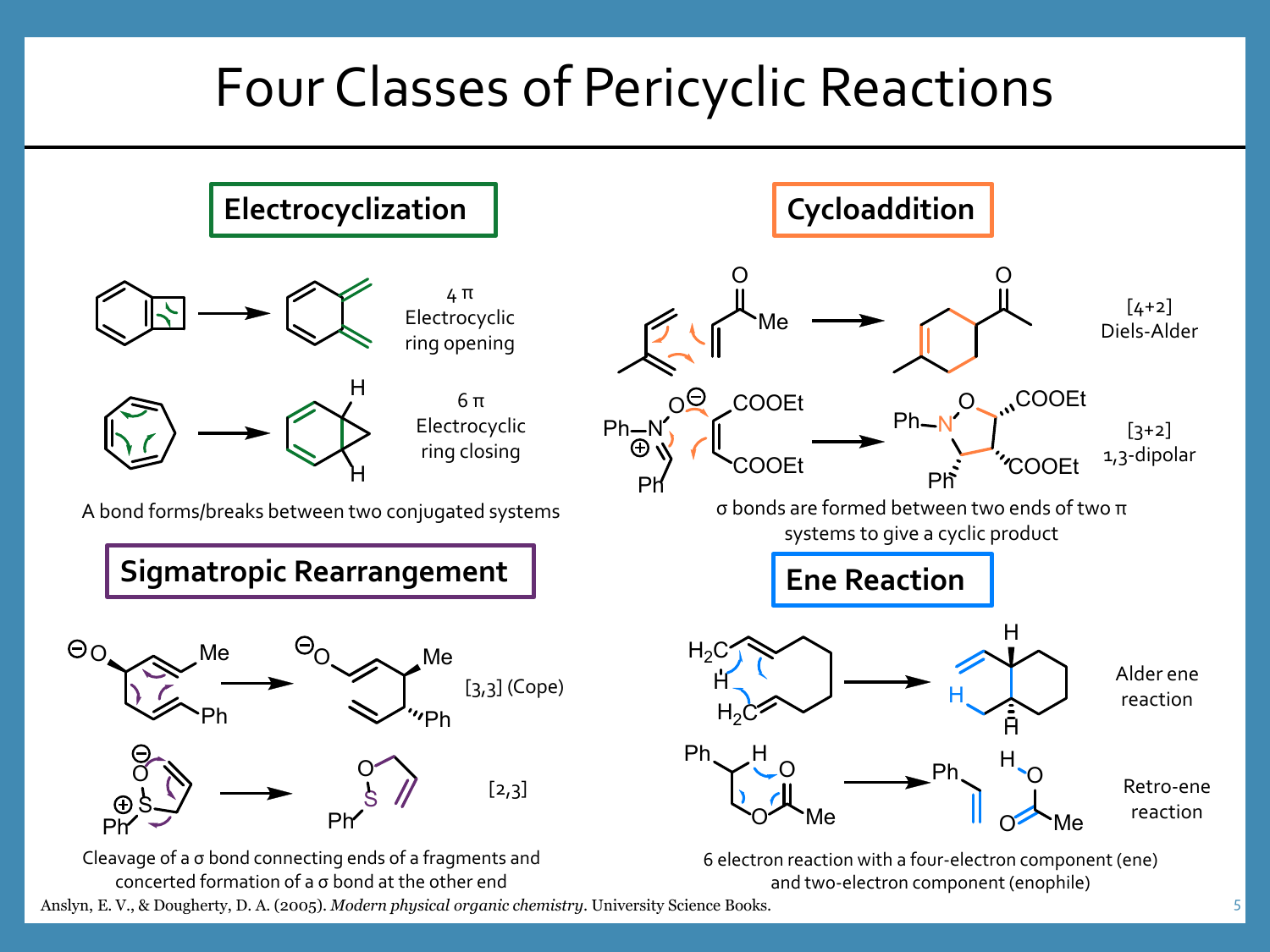#### Electrocyclization Stereochemistry Considerations

The stereochemistry of reaction depends on how the termini rotate

Woodward-Hoffman Rules predicts in which reactions one will have certain stereospecificity based on odd  $(4n+2)$  or even  $(4n)$  electron pairs

| Number of<br>electron pairs |             | hv          |
|-----------------------------|-------------|-------------|
| Odd                         | disrotatory | conrotatory |
| Even                        | conrotatory | disrotatory |

Another stereochemistry consideration for electrocyclic ring opening can be the **torque selectivity** 





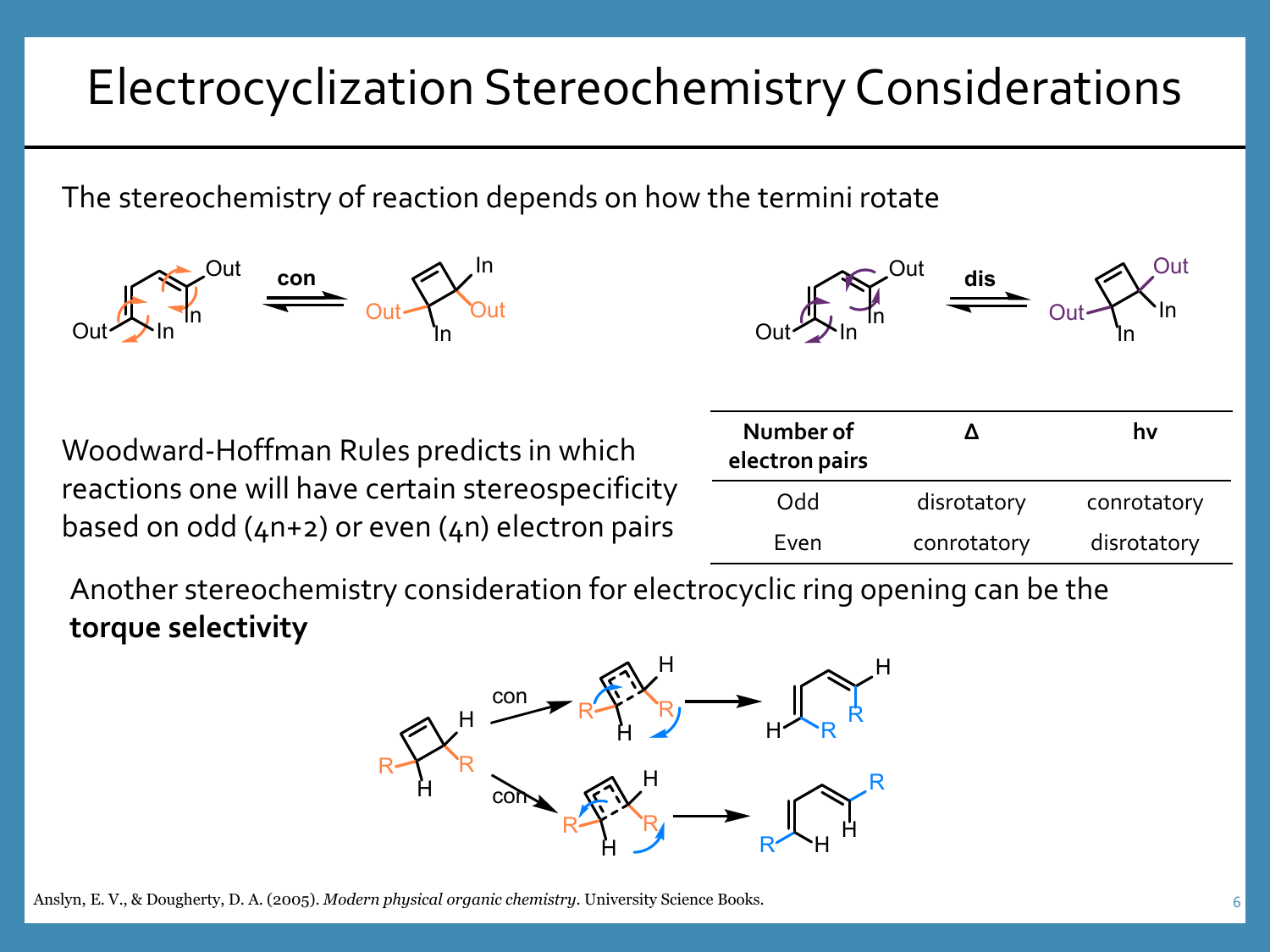## 8π-6π Electrocyclizations in Biosynthesis

8π-6π Electrocyclizations are believed to be common biosynthesis pathway in nature.



Nicolaou (1982): Wanted to show validity of 8π-6π Electrocyclizations as a biosynthetic pathway by synthesizing Endiandric acid family.

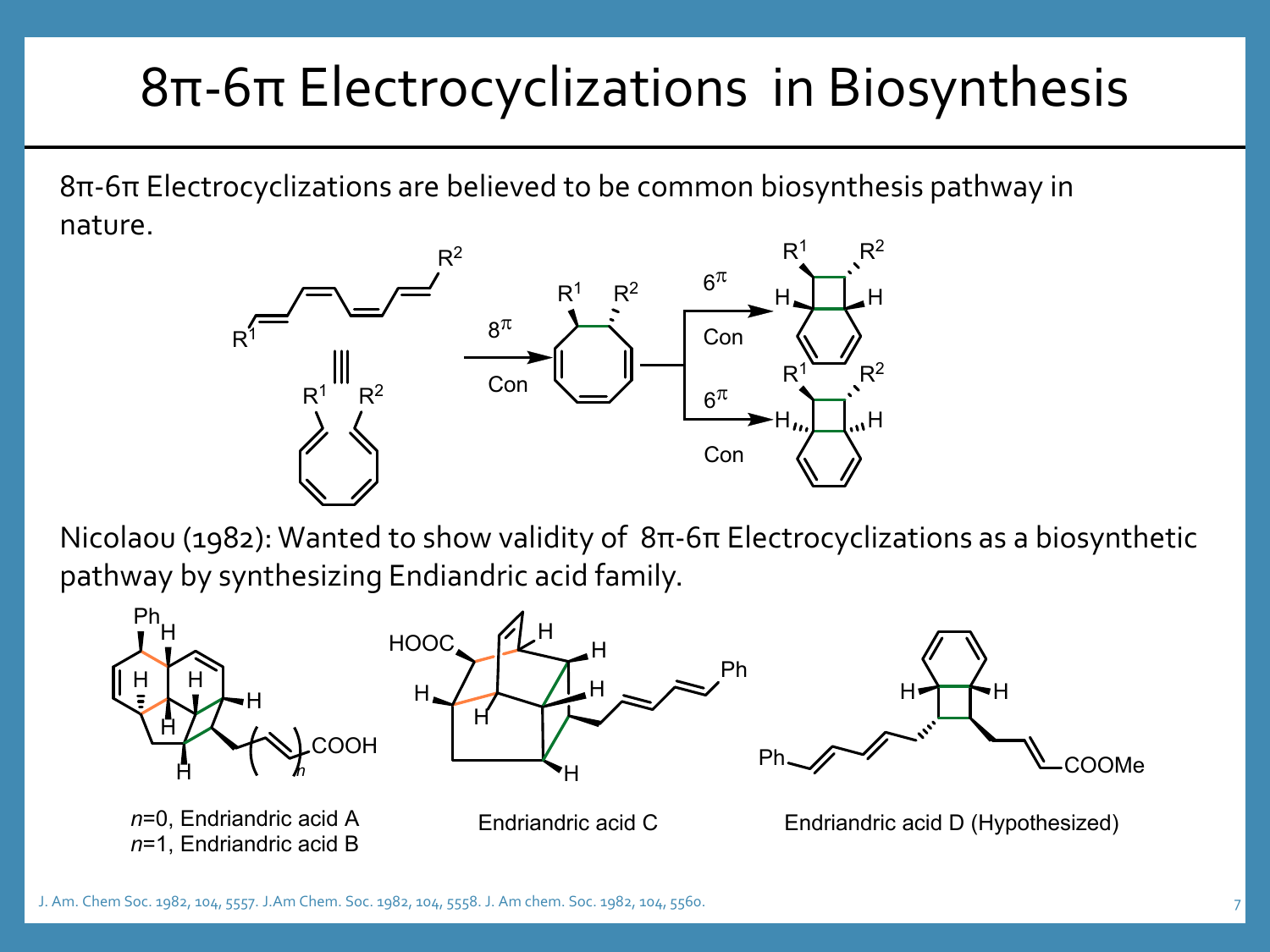## Total Synthesis of Endiandric Acid family

Nicolau exhibited that 8π-6π Electrocyclization pathway was viable for synthesis.

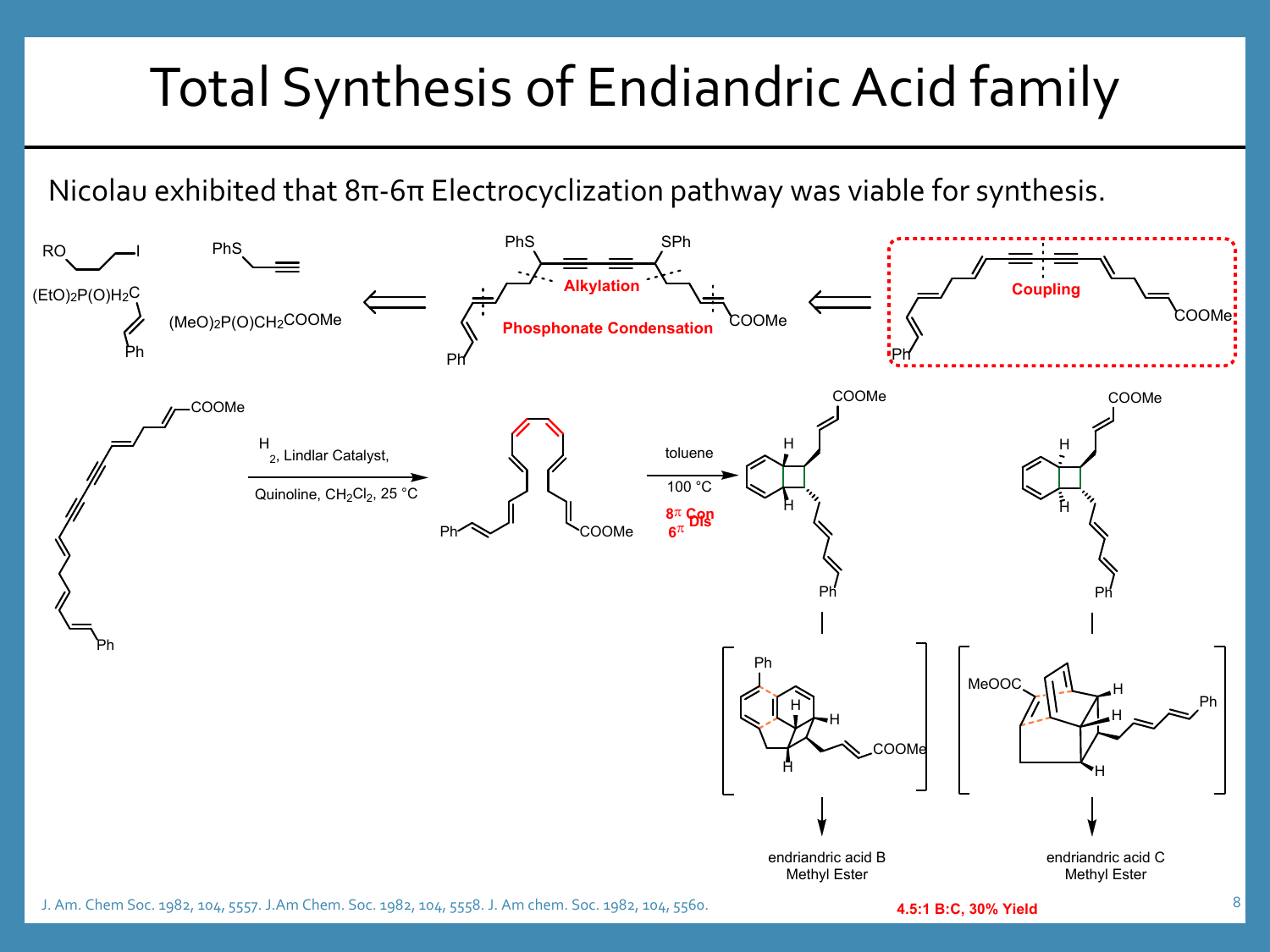## Cycloaddition Stereochemistry Considerations

Woodward-Hoffman Rules have been developed for cycloadditions and are based on how the orbitals will approach

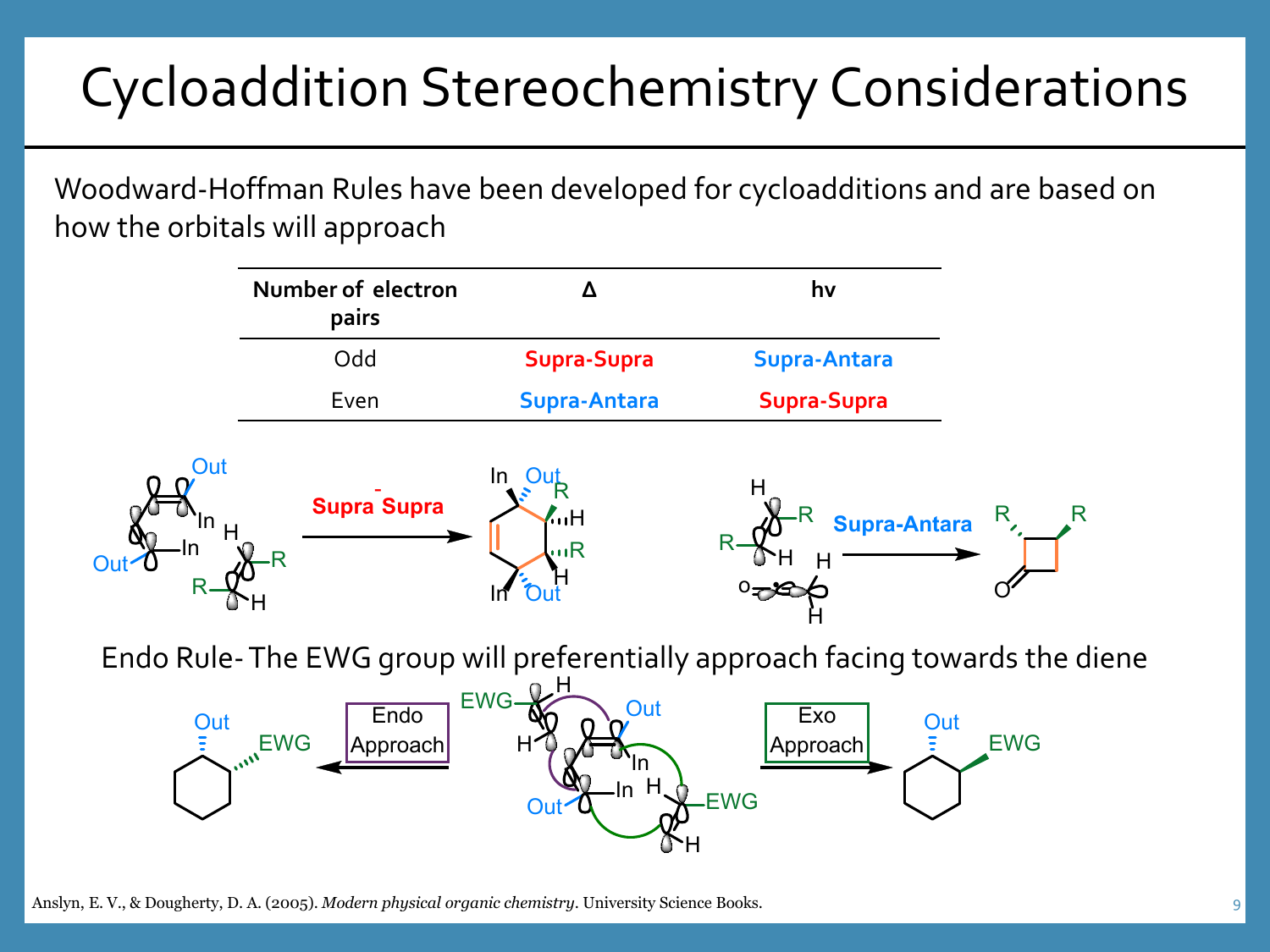## Application of tandem cycloadditions

Denmark (2006): Published a synthesis towards the core of Daphnilactone B. The key step in the synthesis is a tandem/cascade [4+2]/[3+2] cycloaddition

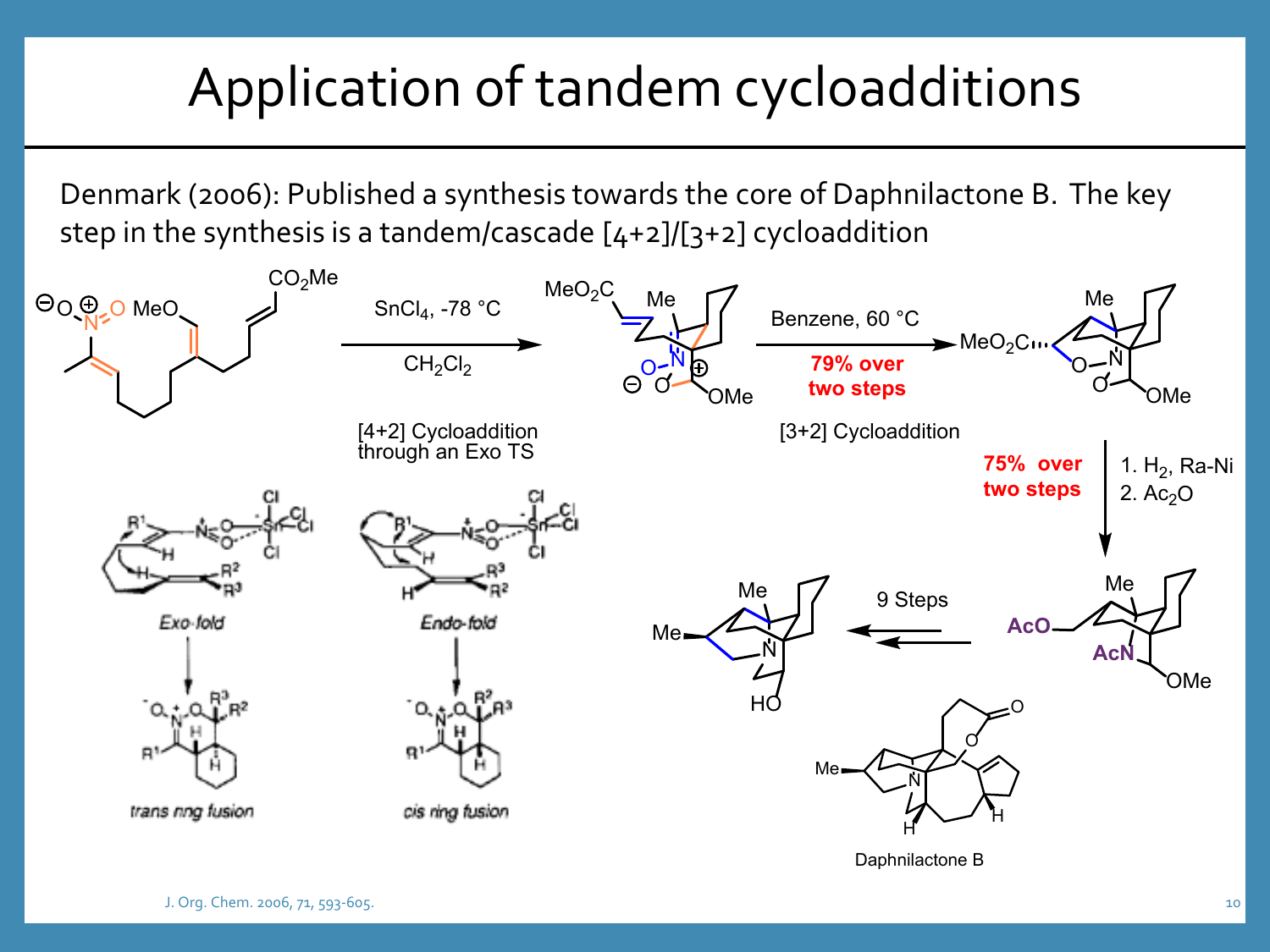## Synthesis example of Stereochemistry

Boger (2006): Published a concise synthesis towards Vindoline which is an intermediate towards the Vinca-Alkaloids

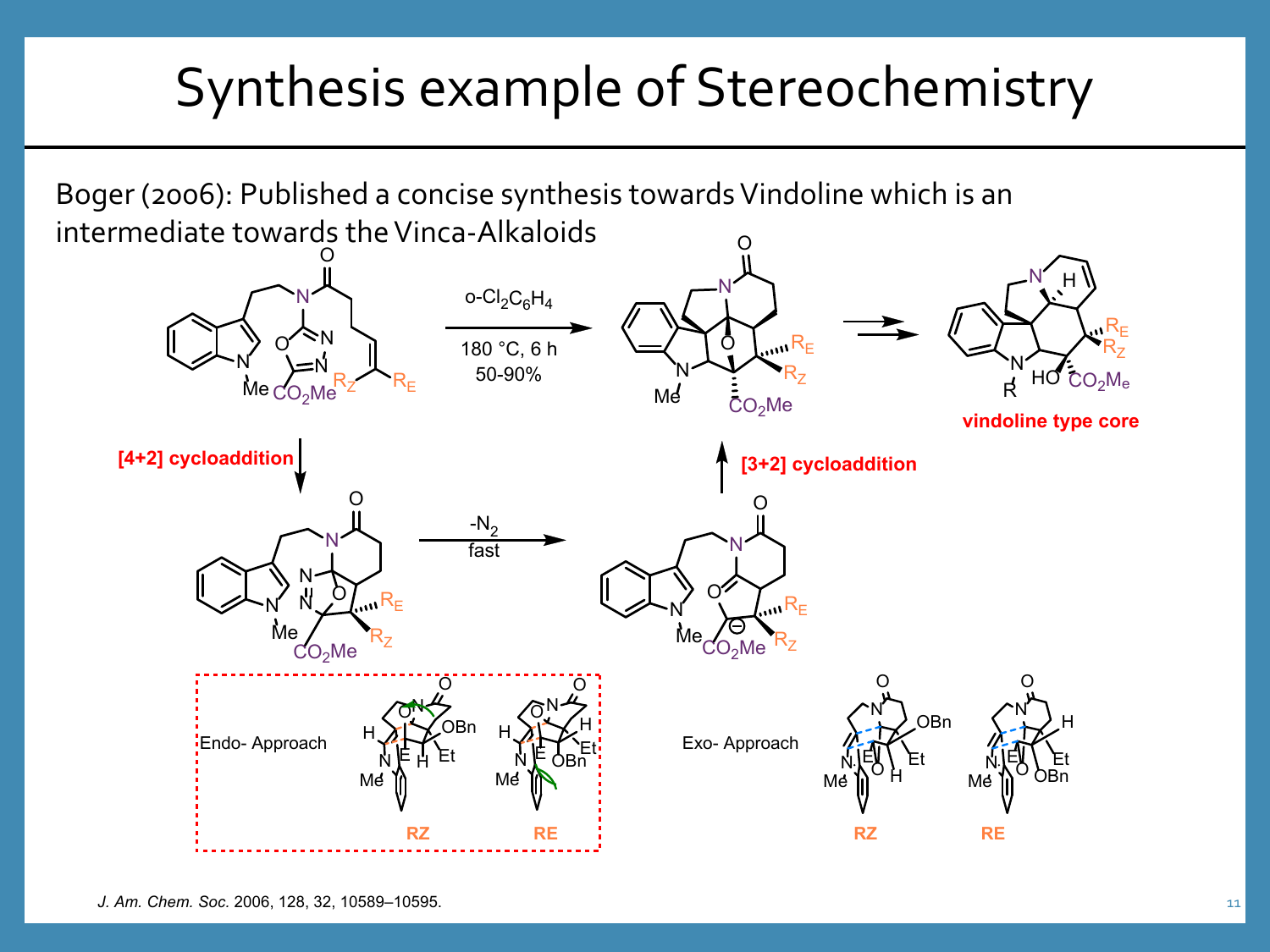## Sigmatropic Rearrangement Stereochemistry

Woodward-Hoffman Rules have been developed for sigmatropic rearrangements which can require a suprafacial or antarafacial migration of the group

| Number of electron<br>pairs |                     | hv                  |
|-----------------------------|---------------------|---------------------|
| Odd                         | <b>Supra-Supra</b>  | <b>Supra-Antara</b> |
| Even                        | <b>Supra-Antara</b> | Supra-Supra         |



[1,2] cationic **Supra**-**Supra**

The stereoselecitivity of the reactions is based on whether it will go through a chair or a boat transition state





Anslyn, E. V., & Dougherty, D. A. (2005). *Modern physical organic chemistry*. University Science Books. <sup>12</sup>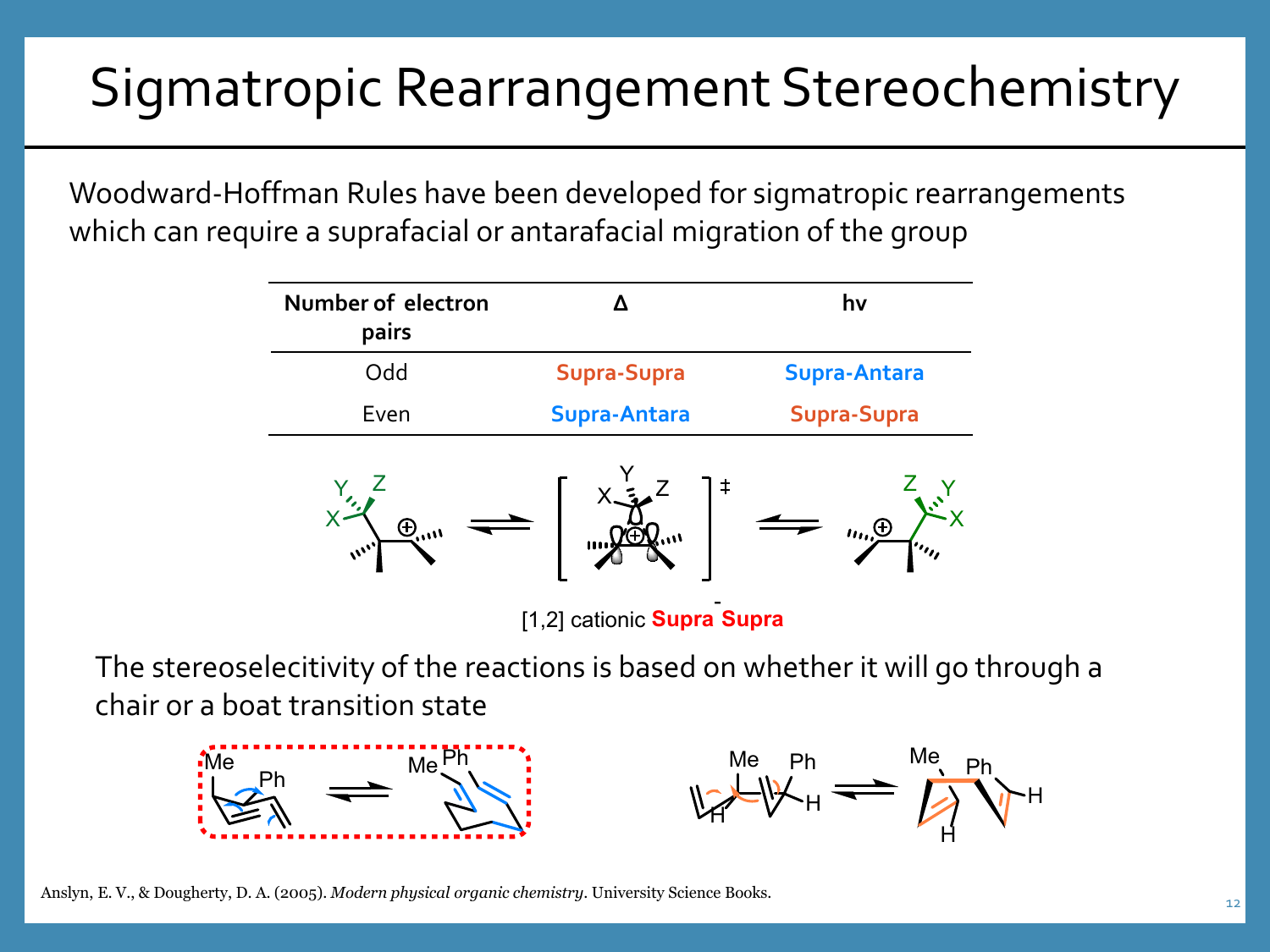## Synthesis example of Stereochemistry

Kanematsu (1995): Published a partial synthesis towards the Oxa-Tane type scaffold

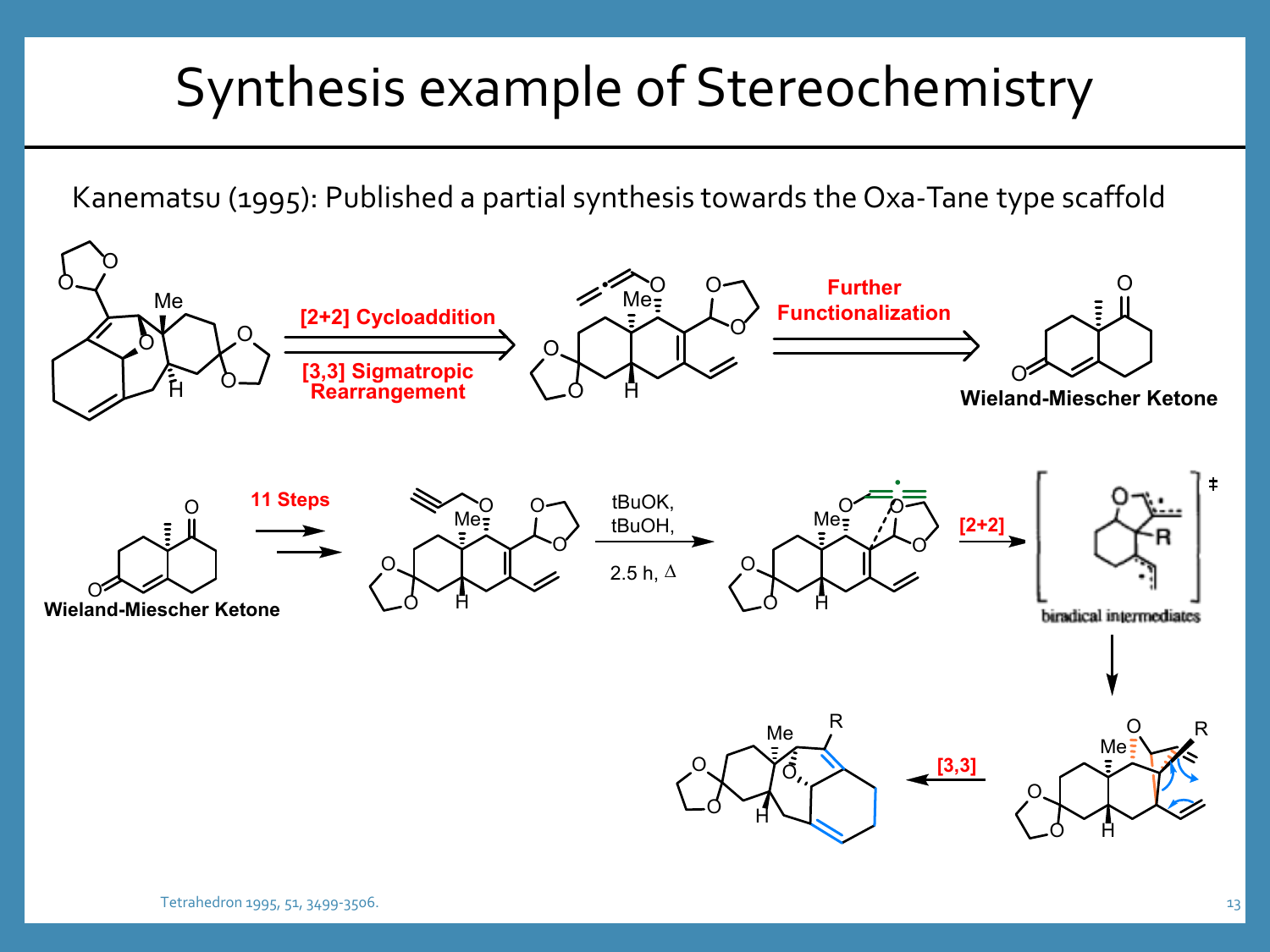#### Ene Reaction

Ene reaction is a six-electron process- it usually has one four-electron component (ene) and the one two-electron component (enophile) and must always be **Supra-Supra**



There are many different types of ene reactions such as: enol type enes and the retro ene reactions.

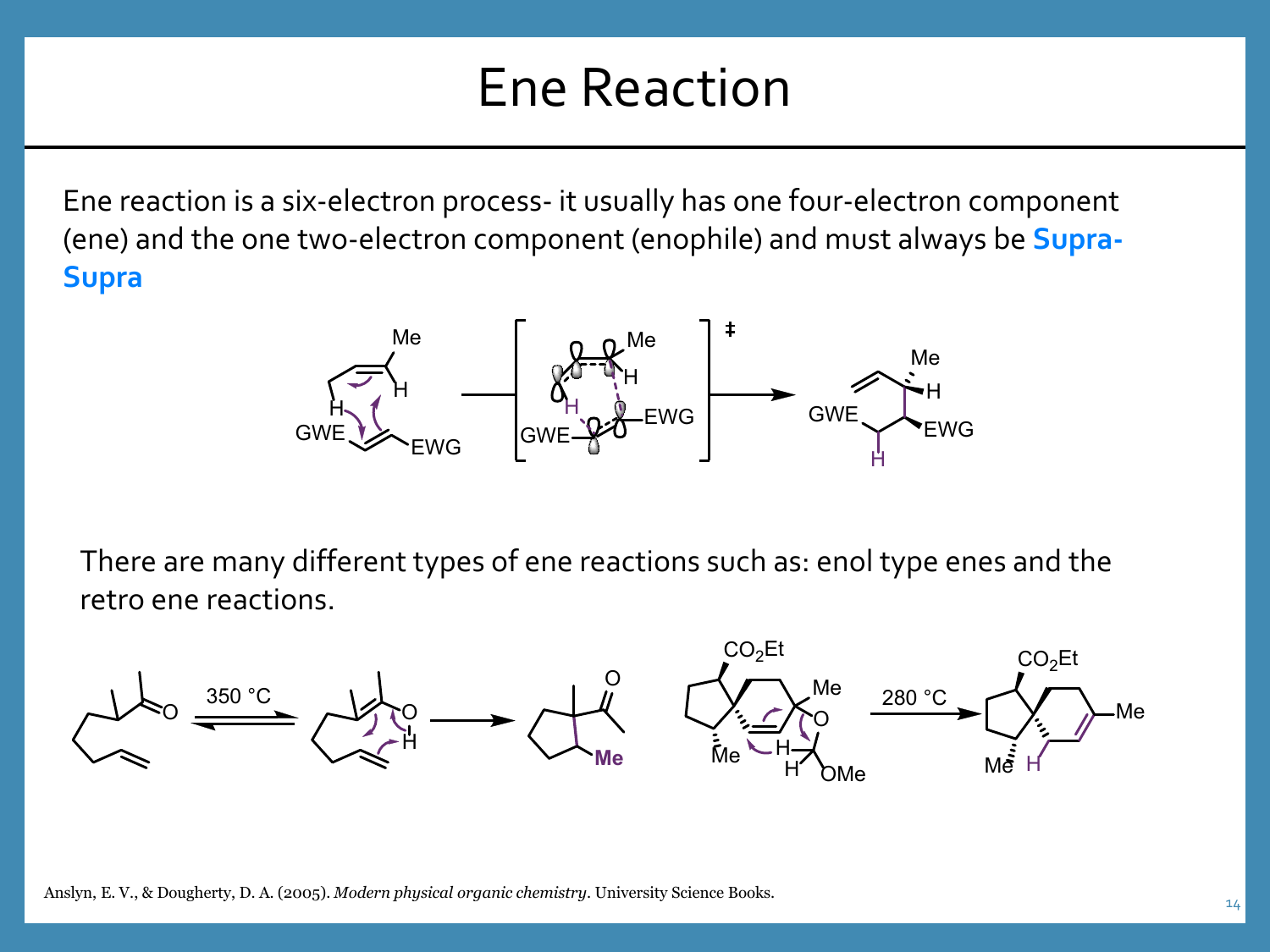#### Pericyclic Cascade with Ene Reaction

Barrilaut (2001): Towards the synthesis of (+)-Arteannium M an anti-Malarial.

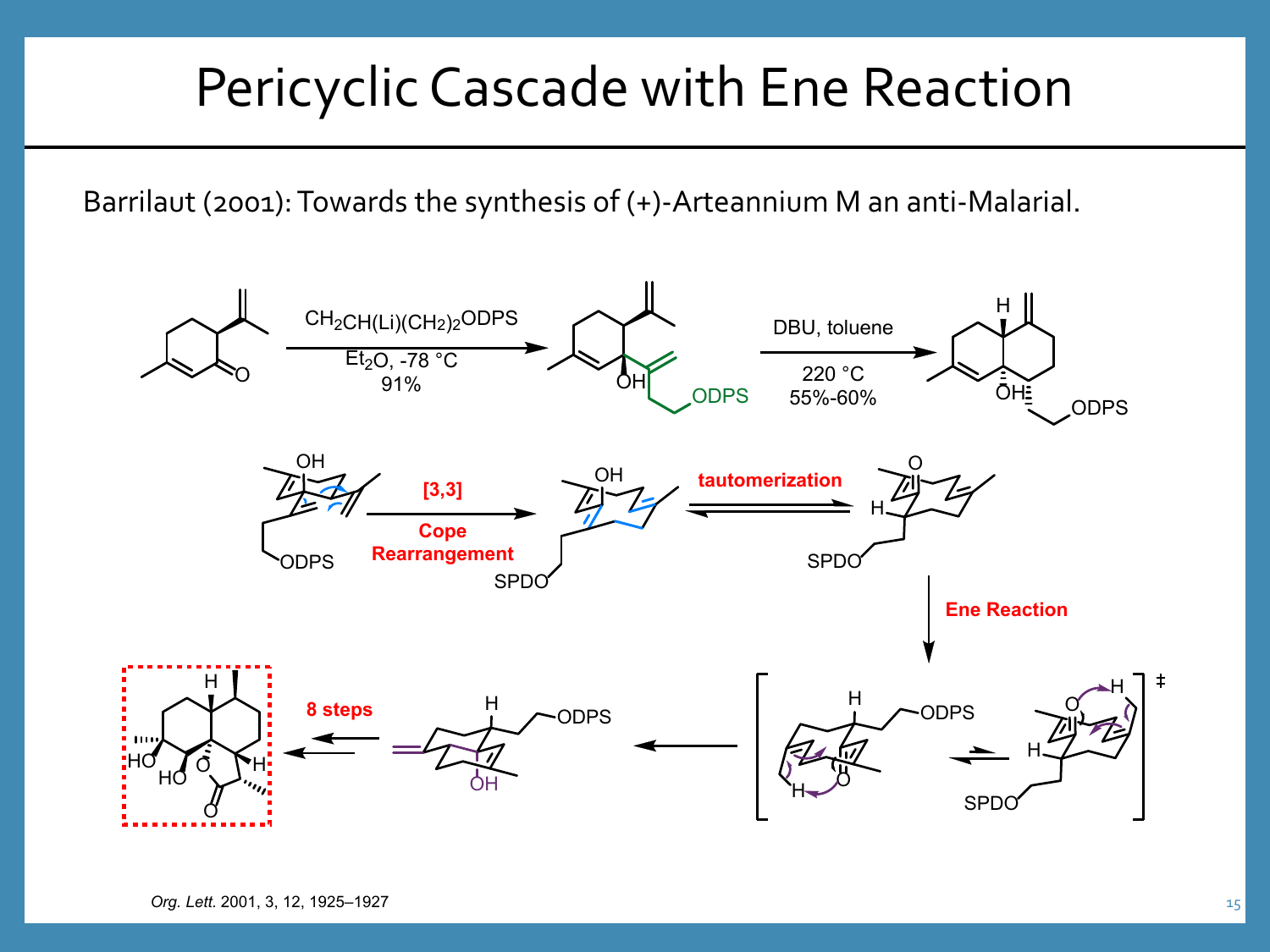### Problem 1

In 2005, Dirk Trauner published a biomimetic synthesis of Naphthoquinones, natural products isolated from the Bignoniaceae plant family. This family of natural productshas interesting antimalarial properties and Trauner et. Al wanted to study thie biosynthesis.

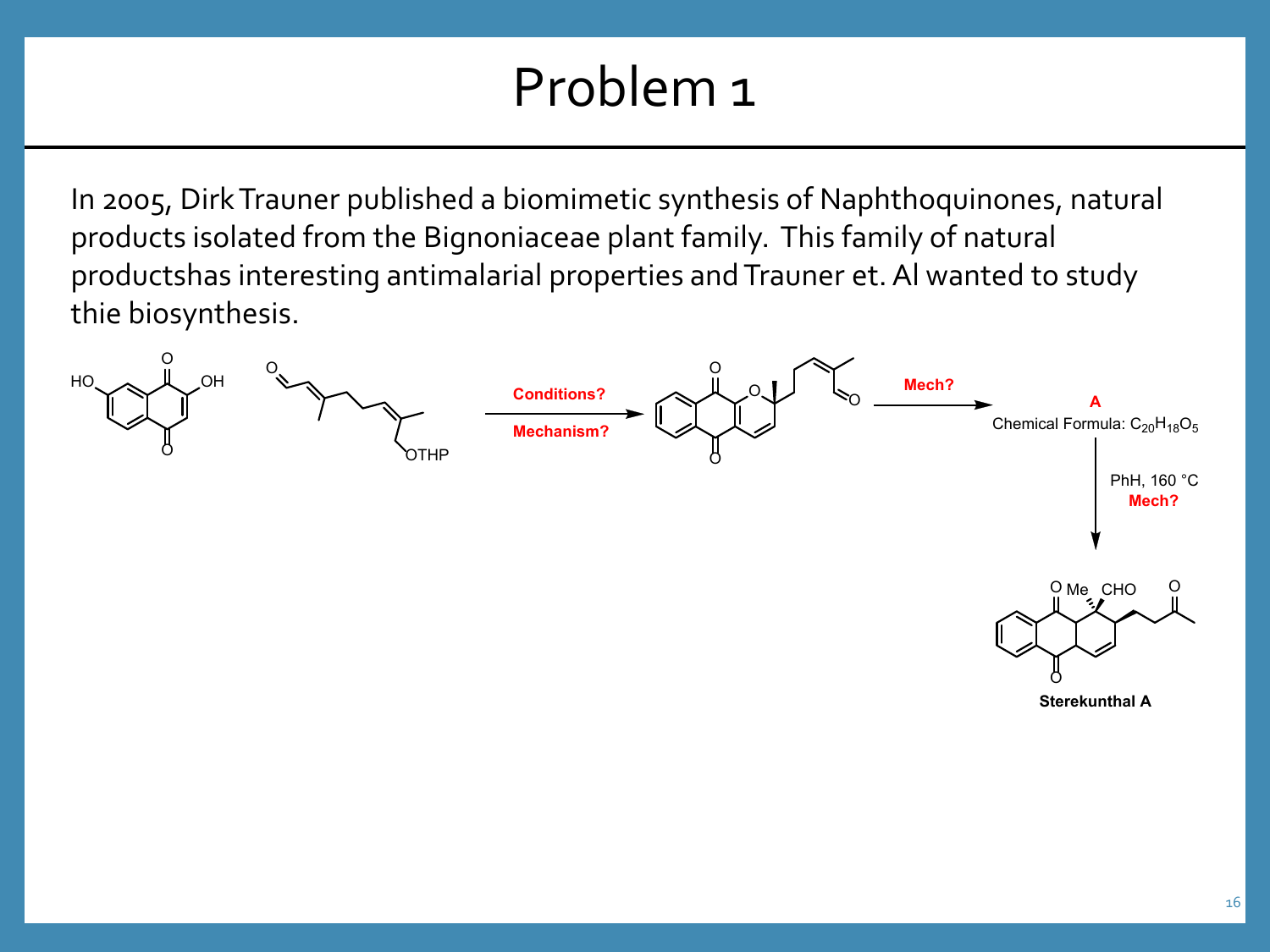#### Problem 2

In 2005, Dirk Trauner published a hypothesized Biomimetic total synthesis to natural products isolated from a bacteria, *Streptomyces spectabilis.* 



HRMS (EI) calcd for C21H28O5 (M+): 360.193674; found: 360.193884.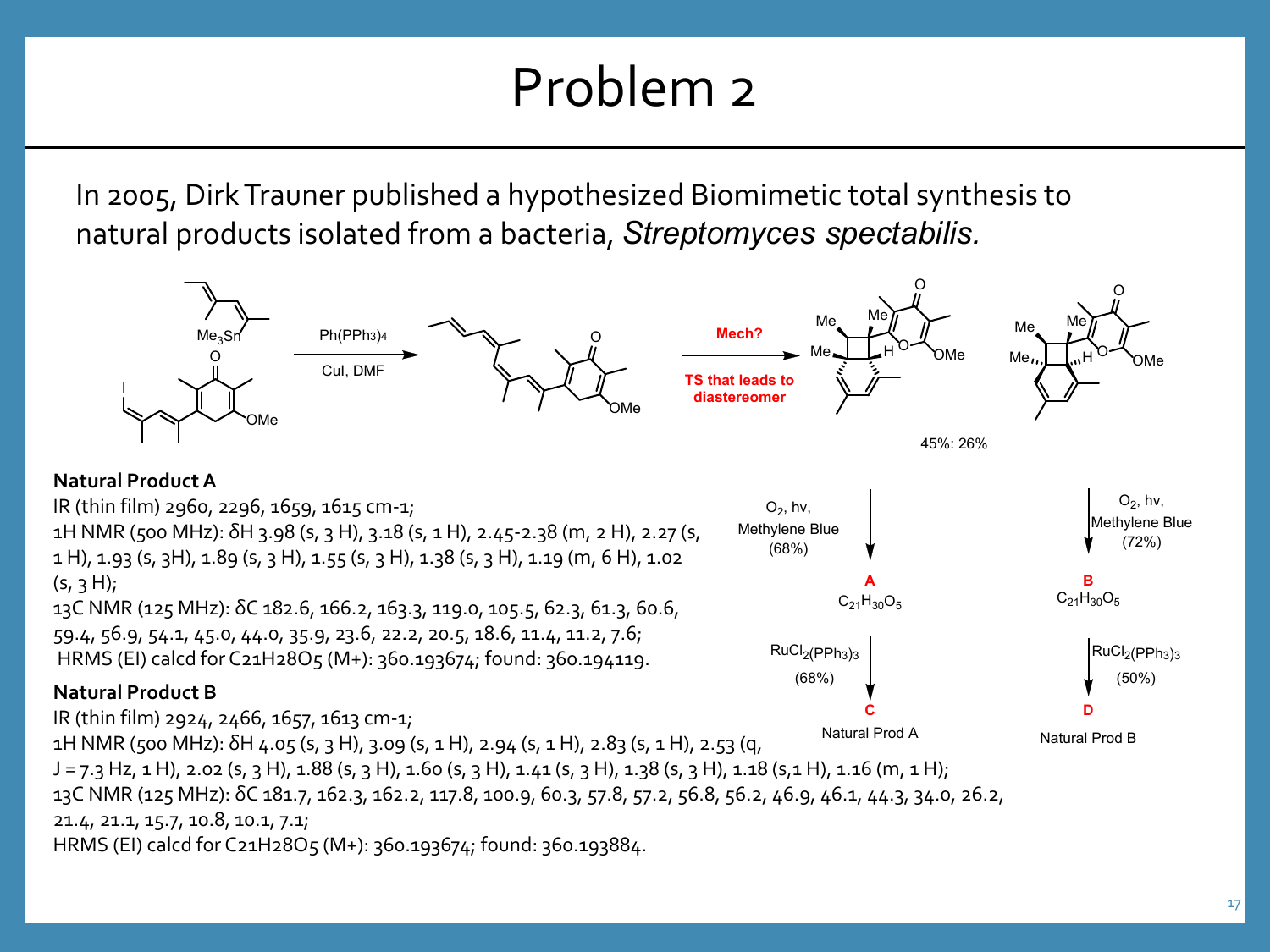## Problem 3

Barriault et. al. published a paper in 2008 towards the a novel approach to construct dieterpenes and 14-β-hydroxysteroids by successive pericyclic reactions.

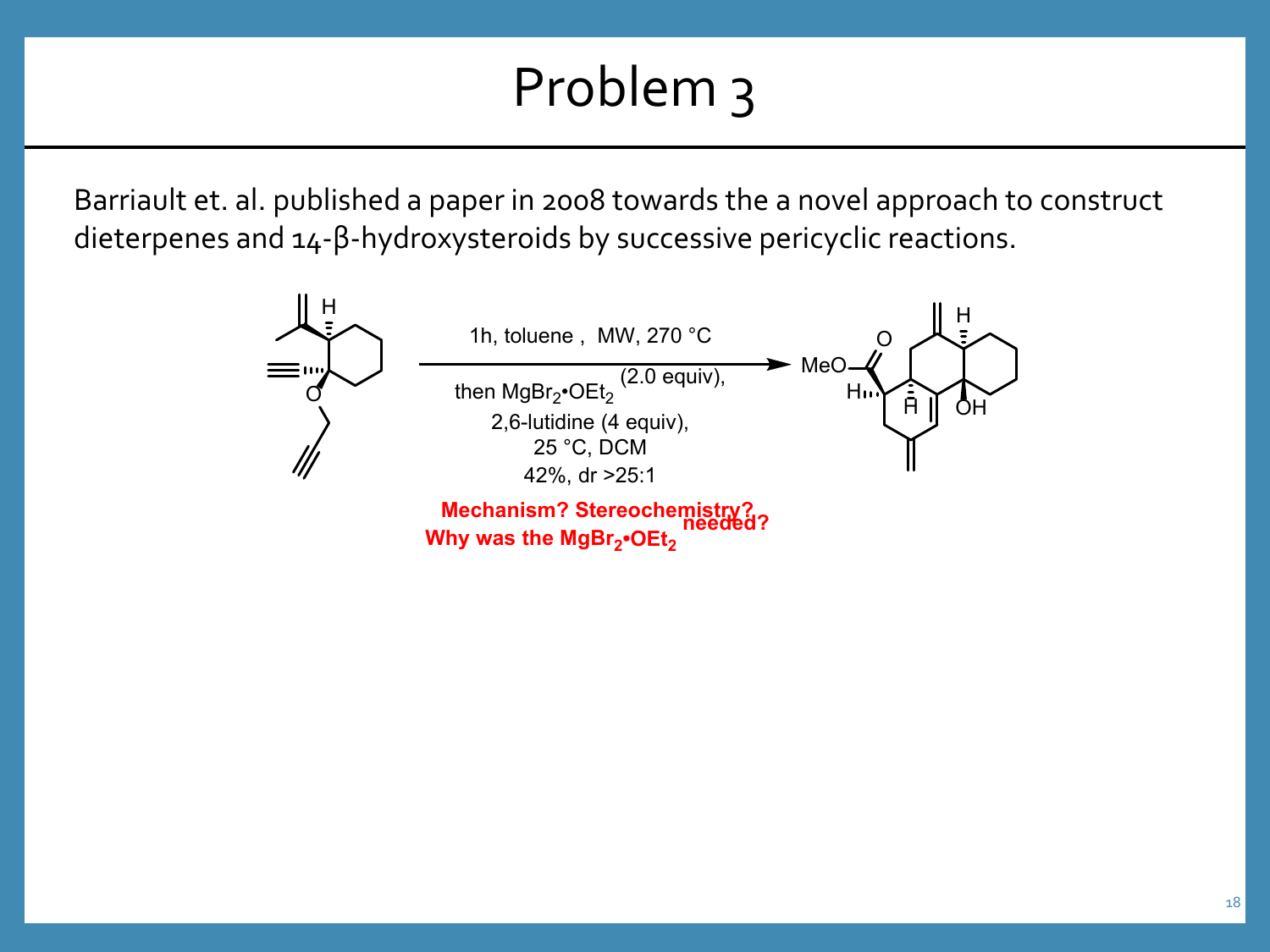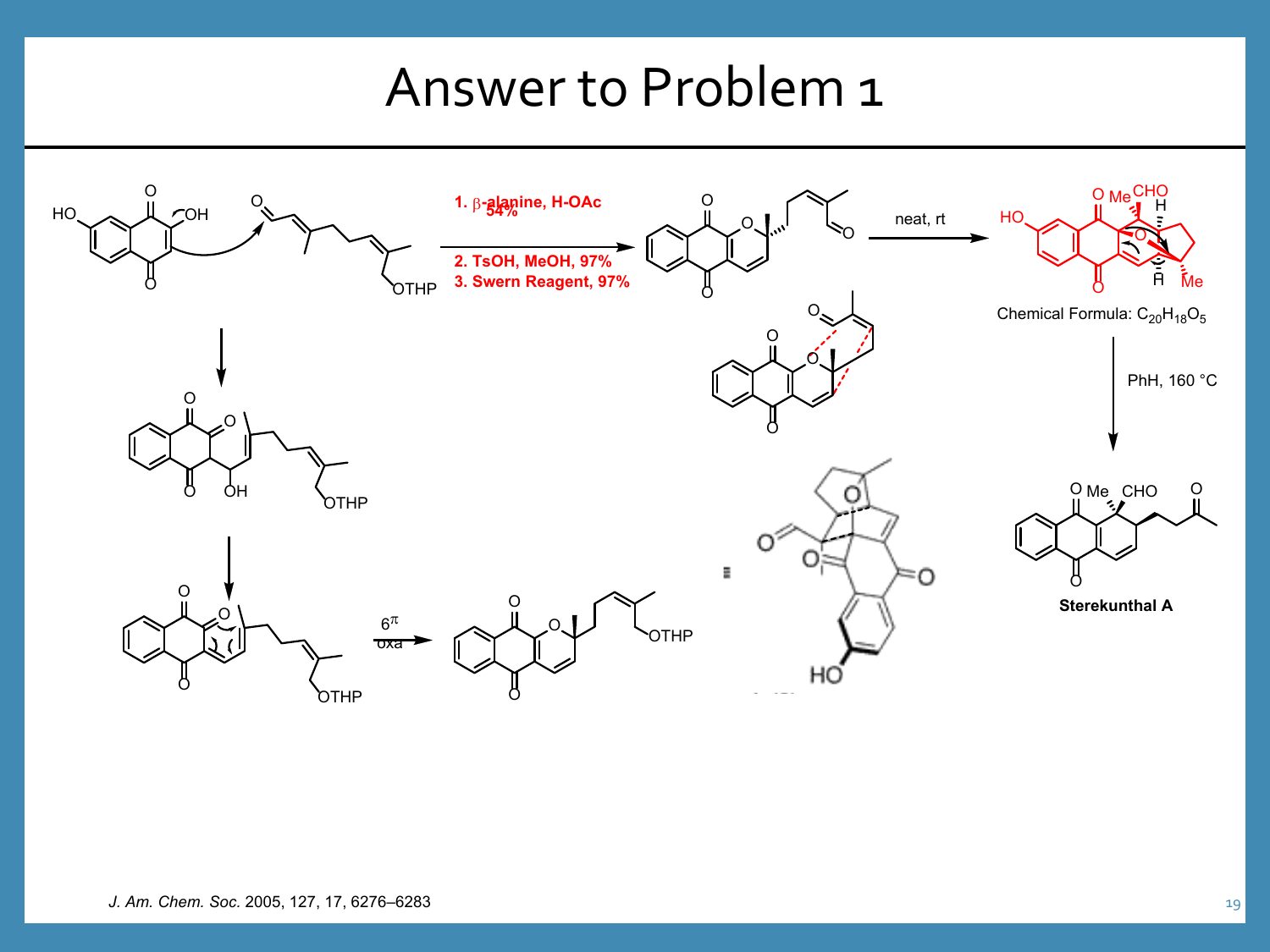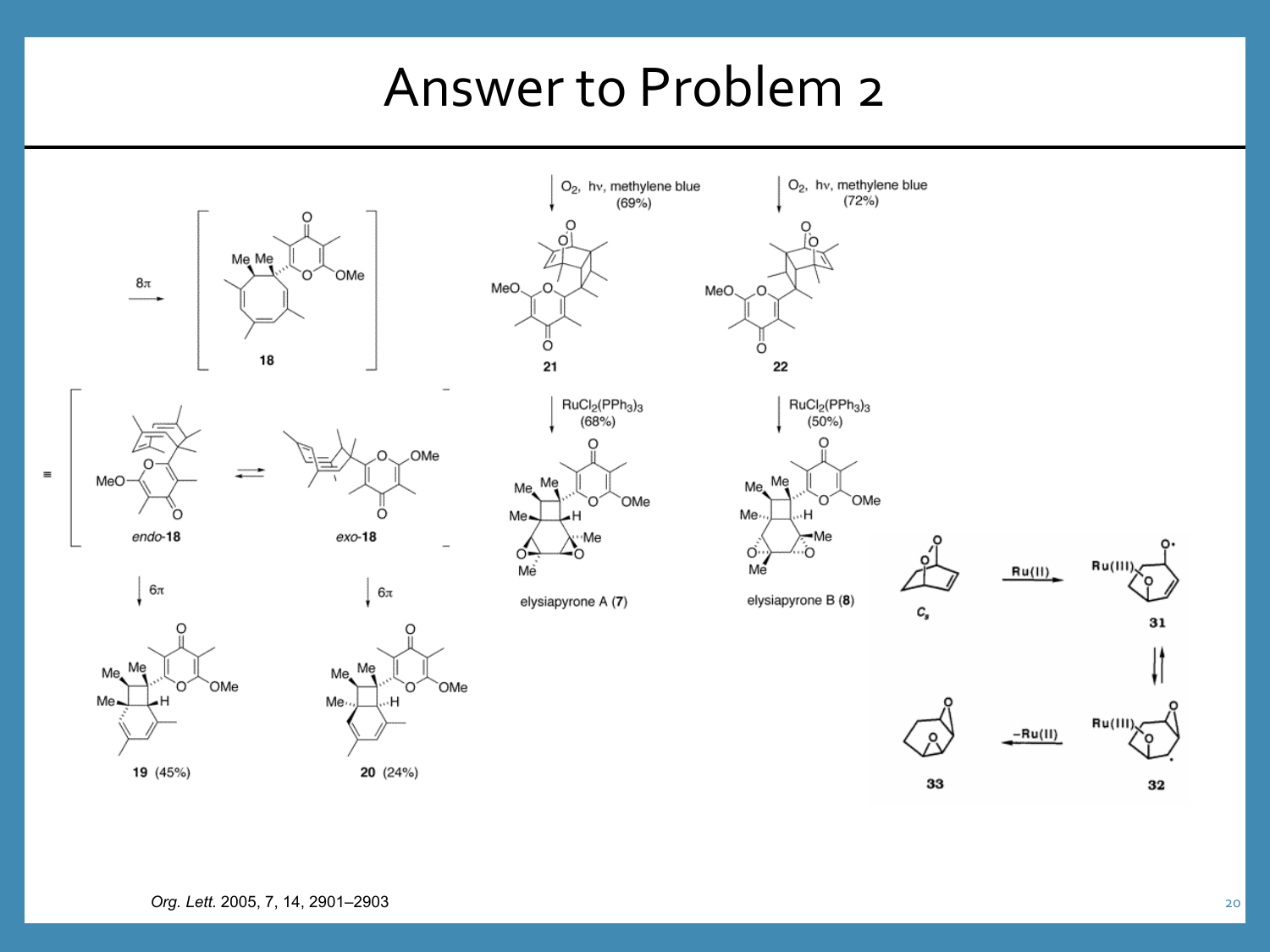



| - |  |
|---|--|
|   |  |

| <b>Position</b> | $13C$ (Lit.) | $13$ C (Current) | H(Lit.)          | <sup>1</sup> H (Current) |
|-----------------|--------------|------------------|------------------|--------------------------|
| 1               | 163.2        | 163.3            |                  |                          |
| 2               | 105.4        | 105.5            |                  |                          |
| 3               | 182.5        | 182.6            |                  |                          |
| 4               | 118.9        | 119.0            |                  |                          |
| 5               | 166.1        | 166.2            |                  |                          |
| 6               | 44.9         | 45.0             |                  |                          |
| 7               | 54.0         | 54.1             | 2.27s            | 2.27s                    |
| 8               | 59.2         | 59.4             |                  |                          |
| 9               | 61.1         | 61.3             | 3.18 s           | 3.18 s                   |
| 10              | 56.7         | 56.9             |                  |                          |
| 11              | 62.1         | 62.3             | 2.39 s           | 2.39 <sub>s</sub>        |
| 12              | 35.7         | 35.9             |                  |                          |
| 13              | 43.8         | 44.0             | $2.43$ q $(7.5)$ | 2.45q(7.5)               |
| 14              | 20.3         | 20.5             | 1.19 d $(7.5)$   | 1.19 m                   |
| 15              | 7.4          | 7.6              | 1.93 s           | 1.93 s                   |
| 16              | 11.0         | 11.2             | 1.89 s           | 1.89 <sub>s</sub>        |
| 17              | 23.4         | 23.6             | 1.38 s           | 1.38 s                   |
| 18              | 22.0         | 22.2             | 1.55s            | 1.55s                    |
| 19              | 11.2         | 11.4             | 1.20 s           | 1.20 s                   |
| 20              | 18.4         | 18.6             | 1.03 s           | 1.02 s                   |
| 21              | 60.4         | 60.6             | 3.98 s           | 3.98 s                   |

| Position | $13C$ (Lit.) | $13C$ (Current) | H(Lit.)           | <sup>1</sup> H (Current) |
|----------|--------------|-----------------|-------------------|--------------------------|
|          | 162.0        | 162.2           |                   |                          |
| 2        | 100.9        | 100.9           |                   |                          |
| 3        | 181.7        | 181.7           |                   |                          |
| 4        | 117.8        | 117.8           |                   |                          |
| 5        | 162.3        | 162.3           |                   |                          |
| 6        | 44.3         | 44.3            |                   |                          |
| 7        | 46.9         | 46.9            | 2.93 s            | 2.94s                    |
| 8        | 56.2         | 56.2            |                   |                          |
| 9        | 60.3         | 60.3            | 3.08 <sub>s</sub> | 3.09 <sub>s</sub>        |
| 10       | 56.7         | 56.8            |                   |                          |
| 11       | 57.8         | 57.9            | 2.82s             | 2.83s                    |
| 12       | 34.0         | 34.1            |                   |                          |
| 13       | 46.0         | 46.1            | $2.52$ q $(6.8)$  | 2.53q(7.3)               |
| 14       | 10.0         | 10.1            | 1.16 d $(6.8)$    | 1.16 <sub>m</sub>        |
| 15       | 7.1          | 7.1             | 1.86 s            | 1.88 s                   |
| 16       | 10.8         | 10.8            | 2.08 <sub>s</sub> | 2.02s                    |
| 17       | 15.7         | 15.7            | 1.37 <sub>s</sub> | 1.38 <sub>s</sub>        |
| 18       | 21.4         | 21.4            | 1.40 s            | 1.41 s                   |
| 19       | 21.0         | 21.1            | 1.58 <sub>s</sub> | 1.60 s                   |
| 20       | 26.1         | 26.2            | 1.17 <sub>s</sub> | 1.18 s                   |
| 21       | 57.3         | 57.3            | 4.03 s            | 4.05 <sub>s</sub>        |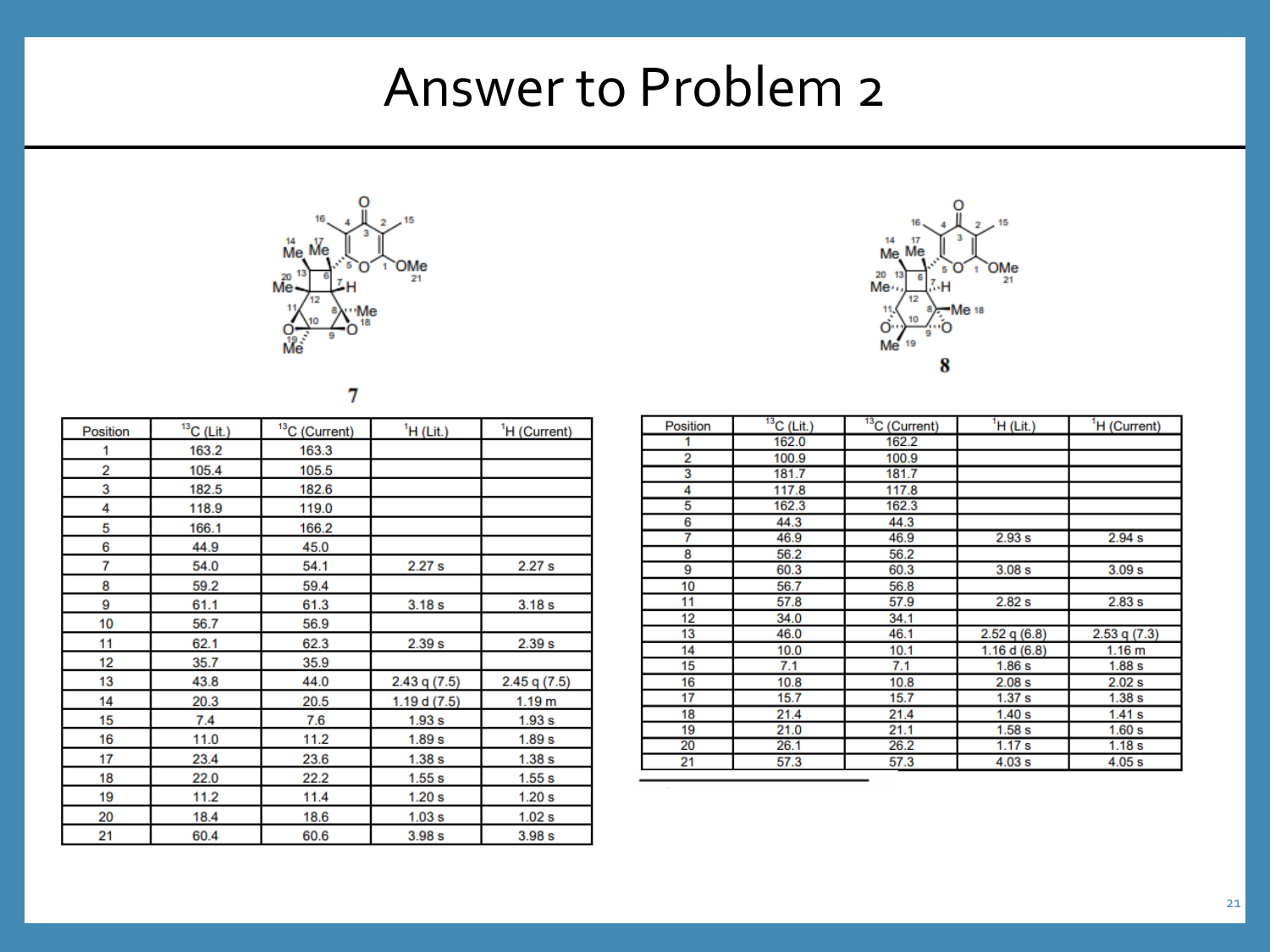